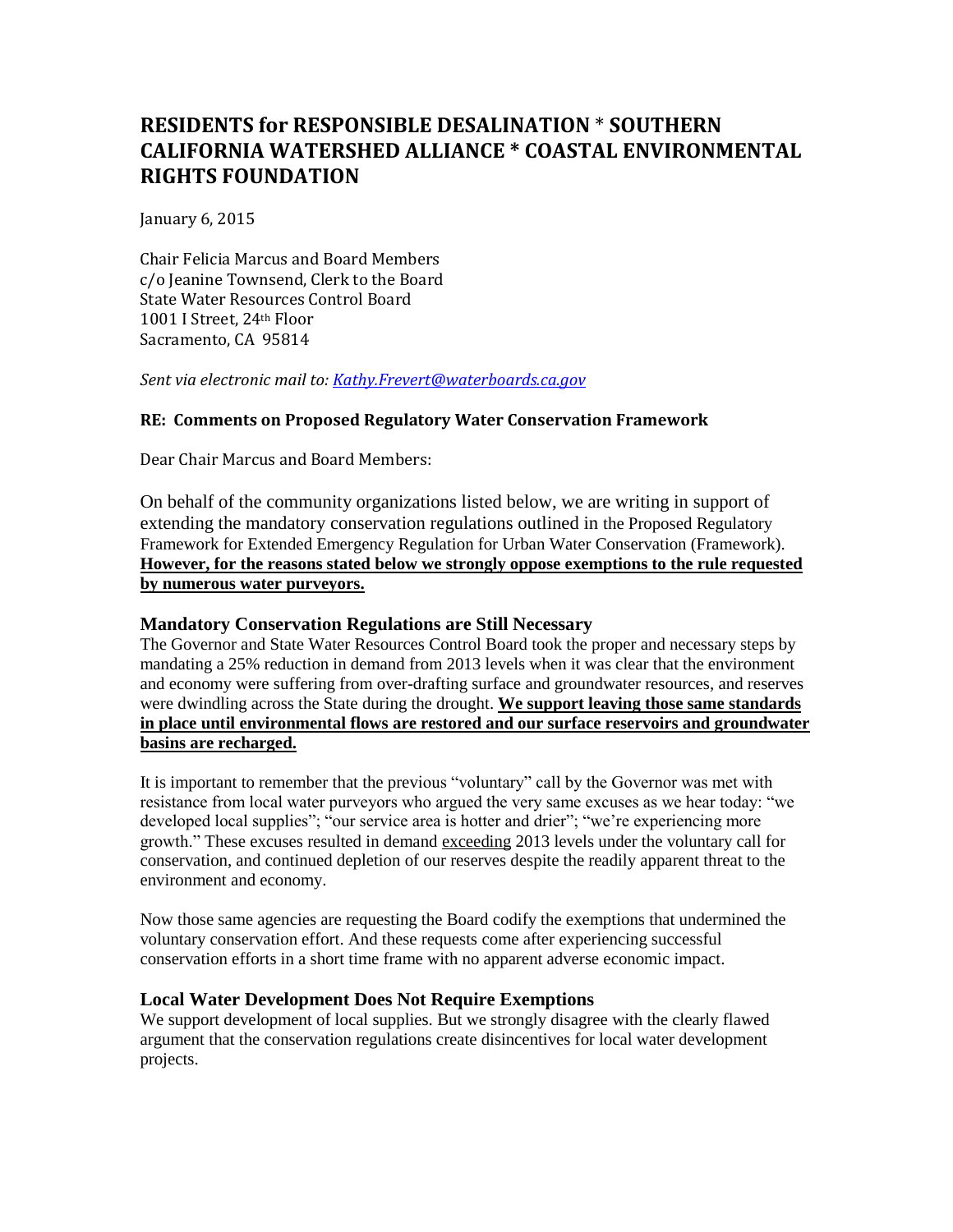Development of wastewater recycling, stormwater retention, and other local supply initiatives towards reducing demand on imported water are all long-term "integrated water management" alternatives we fully support. But the mandatory conservation regulations do not undermine investment in these projects. These alternatives provide reliable new local freshwater supplies that are already cheaper than imported water. And the multiple benefits of pollution abatement, flood control, habitat restoration and embedded-energy reduction, while external to the cost of water, provide real economic benefits to our communities. Given these supply alternatives are currently cheaper than imported water, and water agencies still have imported water in their portfolio despite meeting the mandatory conservation order – there are still financial incentives for developing these projects despite the conservation order.

While seawater desalination may be the exception, even this new water development alternative is not undermined by the conservation regulations. Seawater desalination is not economically competitive with or without the conservation regulations. Agencies developing seawater desalination argue the excessive cost compared to other alternatives is simply paying a "reliability premium." Yet now, ironically, they are requesting exemptions to conservation regulations that will result in more reliability in the statewide system – which would directly translate to their own local reliability. **These agencies should not be encouraged to undermine statewide reliability benefits of conservation through continued waste, only to create the illusion that a "reliability premium" is economically sound.**

Importantly, those same water purveyors requesting exemptions from the conservation regulations, whether it is seawater desalination or recycled wastewater, are still reliant on imported water despite their investments. The benefits of everyone conserving translate into a more reliable statewide and interstate water distribution system. That increased reliability benefits everyone in the system – from those living near the source of imported water to those receiving the water – including agencies that have invested in local water development.

**We strongly encourage the State Board to reject the argument that the temporary conservation regulations create disincentives for local water development and reject any exemption based on that flawed argument. Until environmental flows are restored and our groundwater and surface reservoirs are replenished, every Californian must continue to conserve so that all Californians receive the same benefits.**

# **Exemptions for "Regional Supply Development" Contradict the Reasons for Not Allowing "Regional Conservation Targets"**

The staff report and recommendations accurately describe why water purveyors' requests for a "Regional Compliance Approach" should not be allowed. We agree.

However, allowing a reduced conservation target for retail agencies that are members of a regional wholesale agency that has developed new supplies raises similar concerns.

For example, a wholesale agency that has recently developed seawater desalination and/or indirect potable reuse projects has developed that source based on cumulative demand. That is, member agencies with the highest per capita water use are disproportionately accountable for the purported "need" for the project. And because all of the member agencies pay the same melded price for the water, there is no incentive for the member agency disproportionately creating the demand to reduce their per capita water use as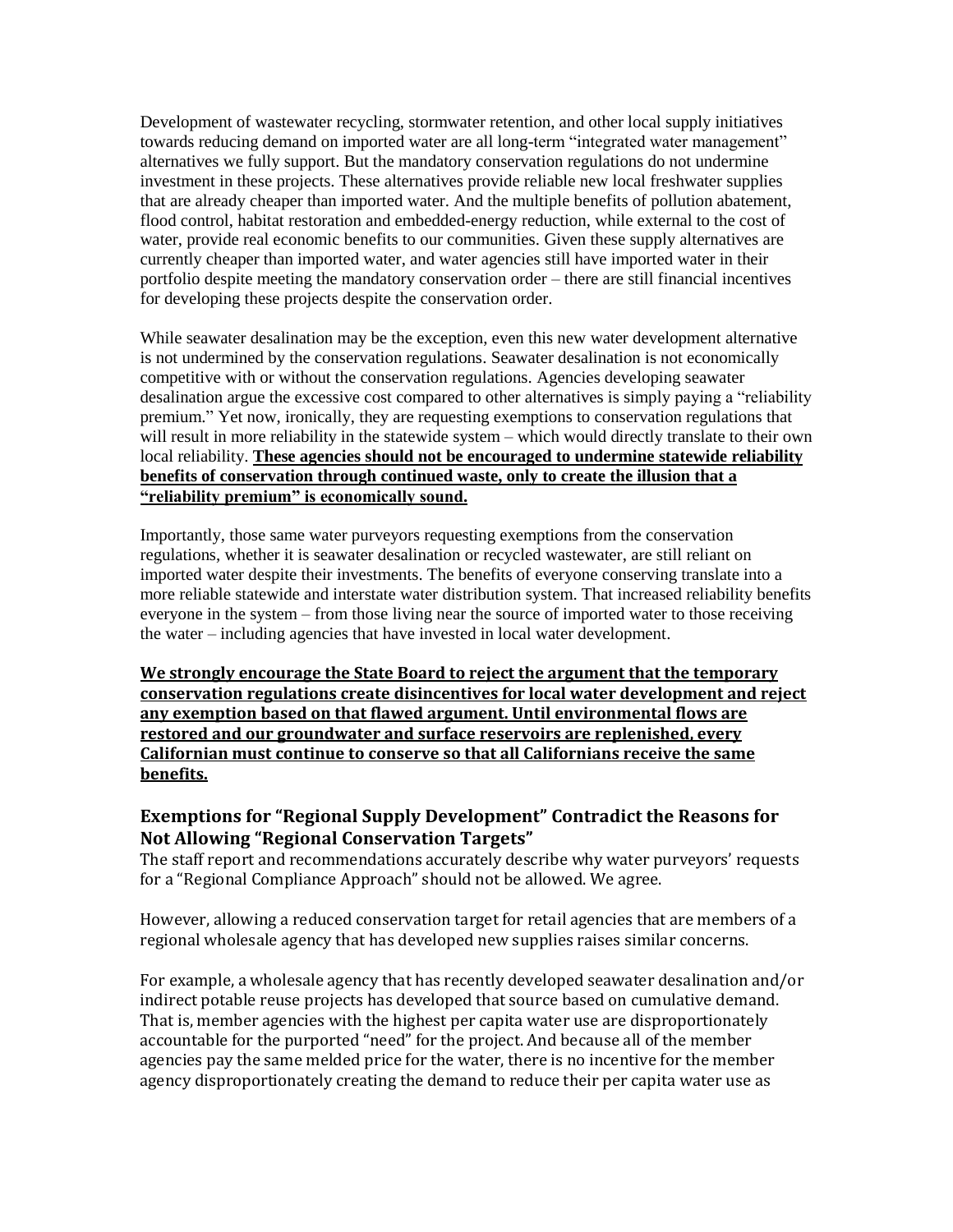others have. And finally, member agencies contribute to the financing of water supply development regardless of whether or not they created the demand.

Similar to staff's analysis and rejection of the "Regional Compliance Approach", reducing the conservation target for every member agency within a regional wholesale agency's service area because of regional supply development can, as described in the staff report:

reward retail agencies within a regional wholesale agency who are "poorer" performing communities" -- while not encouraging the "conservation behaviors" of "high performing communities" who are already meeting their demand reduction targets;

and,

- "undermine the direct accountability of water managers" in the "poorer performing communities."

**The State Board should reject the request for exemptions to the conservation targets for retail agencies based on development of new supplies by a regional wholesale agency. For reasons similar to those rejecting the "Regional Compliance Approach" – it would reduce local accountability and send the wrong policy message to "poor performing communities" who have failed to meet reasonable conservation targets.**

# **Climate Differences and New Development Do Not Require Exemptions**

We understand that some communities are located in hotter and drier climates, and some communities are experiencing population growth that is stretching the limits of water availability. However, these areas offer the greatest opportunity and need for short-term and long-term conservation efforts.

The drought of the late 1990s encouraged indoor conservation that has resulted in maintaining or reducing cumulative demand despite two decades of economic and population growth. Today, new growth can help continue that trend by not only employing modern efficiency in new development, but by reducing current demands on water with investments in retrofitting existing development. *Nowhere is this opportunity more available and more needed than in communities experiencing rapid growth*.

And the new frontier for water reliability is advancing outdoor conservation. Urban landscape reform not only easily achieves reasonable water conservation goals, but done properly can help address the intractable problems of non-point source pollution, urban flooding, reduced natural groundwater replenishment and habitat loss. This multi-benefit "watershed approach" to outdoor conservation is endorsed by the California Urban Water Conservation Council and is a critical step toward Californians adopting "integrated water management" policies embedded in numerous California bonds and legislation. *Nowhere is this opportunity more available and more needed than in communities with hot and dry climates.*

#### **The State Board must reject the request for exemptions to the conservation targets based on an area's climate and/or growth projections.**

### **CONCLUSION**

All Californians, from the headwaters of the Sacramento Delta to the Mexican border, and from the Colorado River basin to the coast, benefit from a more reliable water conveyance